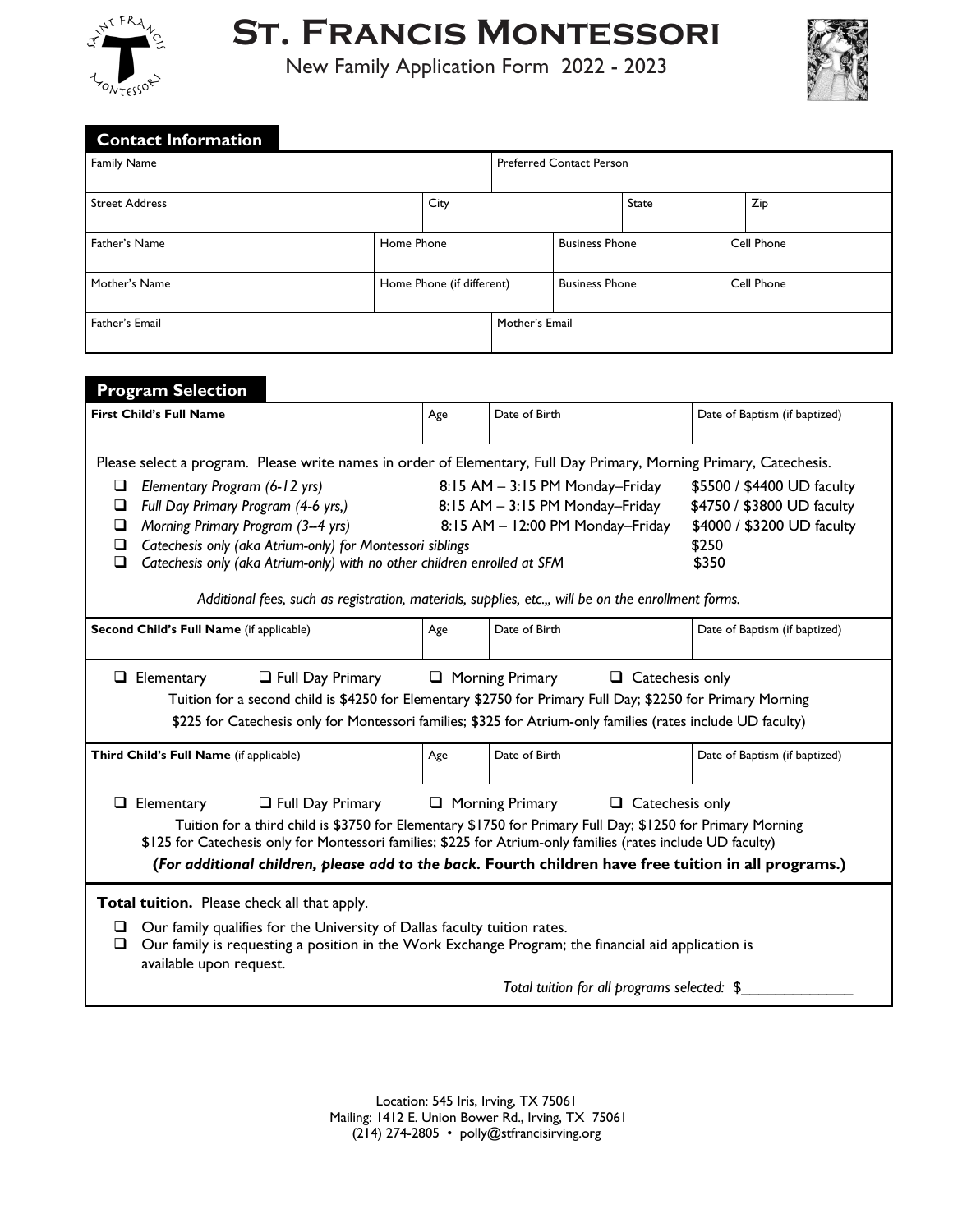| <b>First Child</b>                                                                                                                                           |  |  |  |
|--------------------------------------------------------------------------------------------------------------------------------------------------------------|--|--|--|
| Please help us get to know your child by providing the following information.                                                                                |  |  |  |
| Temperament. Which best describes your child's temperament in group settings?<br>$\Box$ Shy, needs encouragement<br>$\Box$ Outgoing and social<br>In between |  |  |  |
| <b>Recreation.</b> Describe the child's play / leisure activities:<br>Does he/she watch television? _________ How many hours per day? _______                |  |  |  |
| <b>Education.</b> Please list any school previously attended.<br>From: $T_{\text{no./yr.}}$ To: $T_{\text{no./yr.}}$ Hours/day: Days/week: _____             |  |  |  |
|                                                                                                                                                              |  |  |  |

| <b>Second Child</b>                                                      |                                                                                      |                   |  |
|--------------------------------------------------------------------------|--------------------------------------------------------------------------------------|-------------------|--|
|                                                                          | <b>Temperament.</b> Which best describes your child's temperament in group settings? |                   |  |
|                                                                          | $\Box$ Outgoing and social $\Box$ Shy, needs encouragement                           | $\Box$ In between |  |
|                                                                          |                                                                                      |                   |  |
| Recreation. Describe the child's play / leisure activities:              |                                                                                      |                   |  |
|                                                                          |                                                                                      |                   |  |
|                                                                          |                                                                                      |                   |  |
|                                                                          |                                                                                      |                   |  |
|                                                                          |                                                                                      |                   |  |
| Does he/she watch television? _________ How many hours per day? ________ |                                                                                      |                   |  |
|                                                                          |                                                                                      |                   |  |
| <b>Education.</b> Please list any school previously attended.            |                                                                                      |                   |  |
|                                                                          | mo./vr.<br>mo./yr.                                                                   |                   |  |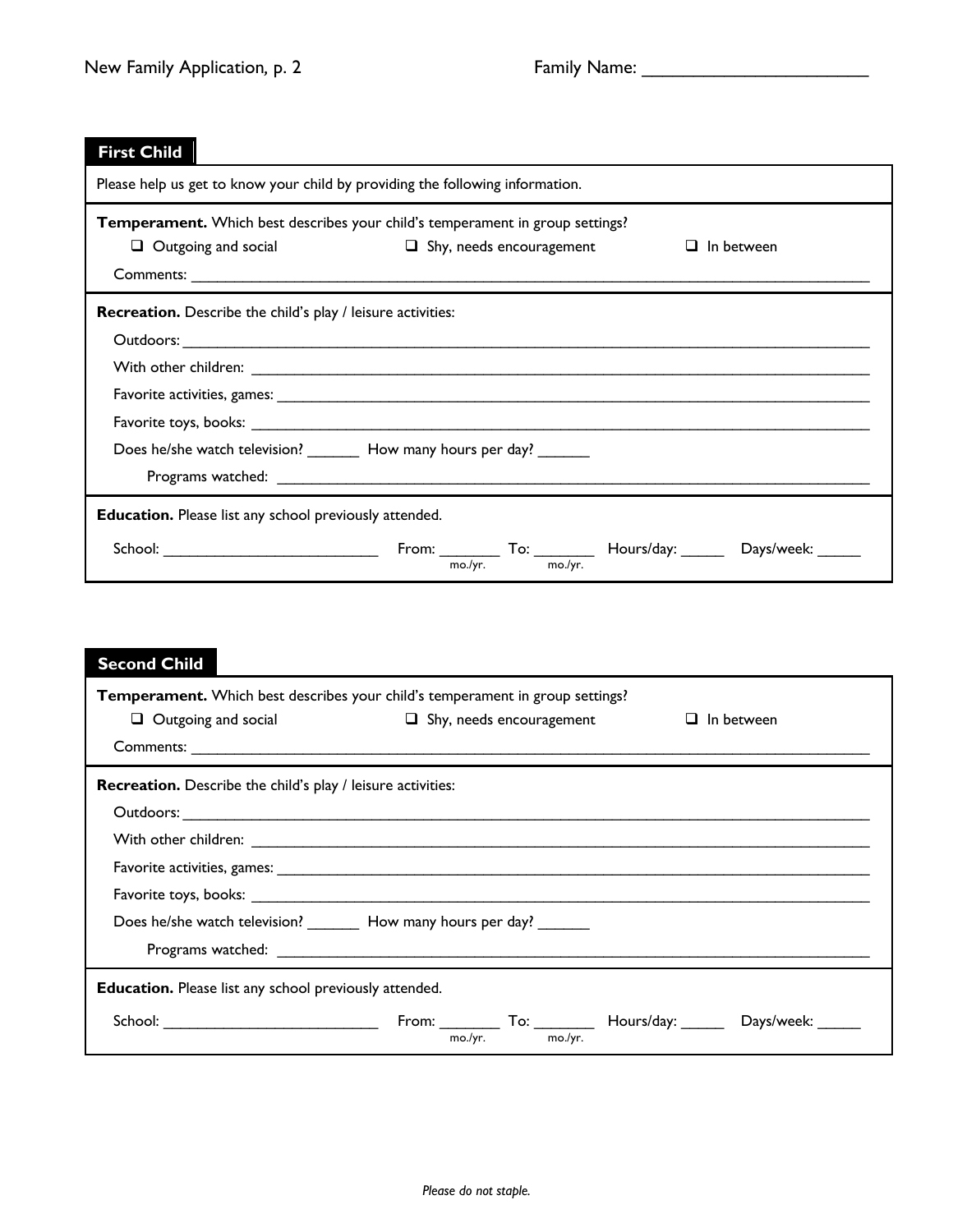$\overline{\phantom{0}}$ 

| <b>Third Child</b>                                                        |                                                                                      |                   |  |
|---------------------------------------------------------------------------|--------------------------------------------------------------------------------------|-------------------|--|
|                                                                           | <b>Temperament.</b> Which best describes your child's temperament in group settings? |                   |  |
| $\Box$ Outgoing and social                                                | $\Box$ Shy, needs encouragement                                                      | $\Box$ In between |  |
|                                                                           |                                                                                      |                   |  |
| <b>Recreation.</b> Describe the child's play / leisure activities:        |                                                                                      |                   |  |
|                                                                           |                                                                                      |                   |  |
|                                                                           |                                                                                      |                   |  |
|                                                                           |                                                                                      |                   |  |
|                                                                           |                                                                                      |                   |  |
| Does he/she watch television? __________ How many hours per day? ________ |                                                                                      |                   |  |
|                                                                           |                                                                                      |                   |  |
| <b>Education.</b> Please list any school previously attended.             |                                                                                      |                   |  |
|                                                                           | From: $T_{\text{mo./yr.}}$ To: $T_{\text{mo./yr.}}$ Hours/day: Days/week: _____      |                   |  |

|  | (For additional children, please add to the back of this page.) |  |
|--|-----------------------------------------------------------------|--|
|--|-----------------------------------------------------------------|--|

| <b>Family and Home</b>                                                                                         |                                                                                                                                                                                                                                                                                                                                             |  |  |  |
|----------------------------------------------------------------------------------------------------------------|---------------------------------------------------------------------------------------------------------------------------------------------------------------------------------------------------------------------------------------------------------------------------------------------------------------------------------------------|--|--|--|
| <b>Parents</b>                                                                                                 |                                                                                                                                                                                                                                                                                                                                             |  |  |  |
| Marital status: $\Box$ Married $\Box$ Separated $\Box$ Divorced $\Box$ Widowed                                 |                                                                                                                                                                                                                                                                                                                                             |  |  |  |
| If divorced or widowed, are parents remarried? $\Box$ Father $\Box$ Mother                                     |                                                                                                                                                                                                                                                                                                                                             |  |  |  |
|                                                                                                                |                                                                                                                                                                                                                                                                                                                                             |  |  |  |
|                                                                                                                |                                                                                                                                                                                                                                                                                                                                             |  |  |  |
| Has either parent ever been convicted of a crime? $\Box$ Yes $\Box$ No                                         |                                                                                                                                                                                                                                                                                                                                             |  |  |  |
|                                                                                                                |                                                                                                                                                                                                                                                                                                                                             |  |  |  |
|                                                                                                                |                                                                                                                                                                                                                                                                                                                                             |  |  |  |
| Mother's occupation: _________________________________                                                         |                                                                                                                                                                                                                                                                                                                                             |  |  |  |
| <b>Home life</b>                                                                                               |                                                                                                                                                                                                                                                                                                                                             |  |  |  |
|                                                                                                                |                                                                                                                                                                                                                                                                                                                                             |  |  |  |
|                                                                                                                |                                                                                                                                                                                                                                                                                                                                             |  |  |  |
|                                                                                                                | Who? $\qquad \qquad$ $\qquad$ $\qquad$ $\qquad$ $\qquad$ $\qquad$ $\qquad$ $\qquad$ $\qquad$ $\qquad$ $\qquad$ $\qquad$ $\qquad$ $\qquad$ $\qquad$ $\qquad$ $\qquad$ $\qquad$ $\qquad$ $\qquad$ $\qquad$ $\qquad$ $\qquad$ $\qquad$ $\qquad$ $\qquad$ $\qquad$ $\qquad$ $\qquad$ $\qquad$ $\qquad$ $\qquad$ $\qquad$ $\qquad$ $\qquad$ $\q$ |  |  |  |
|                                                                                                                |                                                                                                                                                                                                                                                                                                                                             |  |  |  |
|                                                                                                                |                                                                                                                                                                                                                                                                                                                                             |  |  |  |
|                                                                                                                |                                                                                                                                                                                                                                                                                                                                             |  |  |  |
| List any other members of the household: New York Channels and the set of the set of the set of the set of the |                                                                                                                                                                                                                                                                                                                                             |  |  |  |